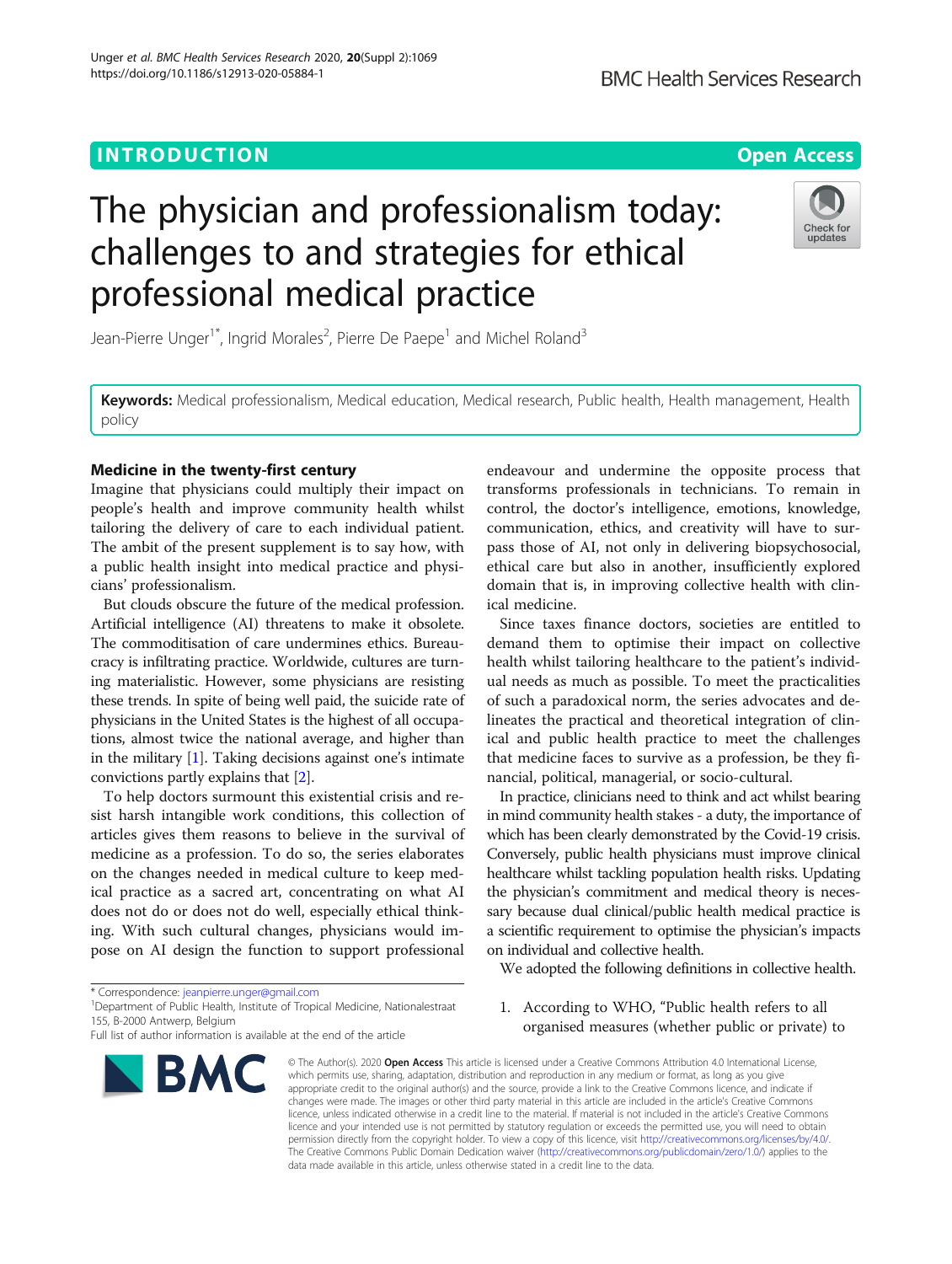prevent disease, promote health, and prolong life among the population as a whole." (Available: [http://www.who.int/trade/glossary/story076/en/\)](http://www.who.int/trade/glossary/story076/en/) Public health relies on medical, epidemiological, socio-cultural, and environmental techniques. Historically, It has been formed from attempts to control epidemics. Public health addresses "organic" society (such as communities or trade-unions) incidentally, as a disease control resource.

- 2. By contrast, community medicine treats "organic" society as a goal per se, health being one of many issues to improve. Community medicine expands the realm of family medicine to social entities larger than the nuclear or extended family for more effective family medicine, just as family medicine broadens the realm of general practice clinical care for the same reason.
- 3. Preventive medicine aims to improve the health of high-risk groups defined by demographic and epidemiological characteristics (general population, infants, pregnant women, immune-compromised, the elderly, and others) whilst relying on health professionals and a medical, biopsychosocial rationale. Preventive medicine is thus by definition a branch of public health but one tightly connected to community and family medicine because of its reliance on physicians to deliver care.

If such joint practice sounds abstract, consider what doctors can do to potentiate clinical outputs. They can build and lead teamwork, reflect on practice, coach, educate, train, improve health service organisation, coordinate and evaluate health care, improve care accessibility, contribute to disease and health risk control, participate in public health programmes, delegate tasks, improve resource utilisation, do operational research, and lobby for more appropriate health policy design.

Physicians who (inter-)connect all or part of this to their clinical and public health practice could be called "manager physicians". The term manager is traditionally reserved for persons entrusted with decision-making to achieve their institutions' predetermined goals most efficiently, but our proposed definition assumes that professional ethics can prevail over institutional missions.

To use her/his knowledge and experience fully, any doctor can adopt the role of "manager physician", an appealing role when education and research are professionally valued. In fact, any doctor has to adopt this role because the opportunity cost of not adopting it is to be measured in terms of avoidable suffering and mortality [[3\]](#page-3-0). In sum, doctors ought to be "manager physicians" independently of or prior to the adoption of ad hoc institutional policies, thus possibly without being commissioned to be so, for the sake of professional ethics.

To explore the boundaries of medicine and public health, we analysed their (practical, epistemological, ethical, managerial, heuristic, investigative, and political) common facets separately.

The papers are titled as follows:

- 1. A Plea to Merge Clinical and Public Health Practices. Reasons and consequences
- 2. Integrating Medical and Public Health Knowledge in Support of Joint Medical Practice.
- 3. In Defence of a Single Body of Clinical and Public Health Medical Ethics
- 4. Medical Heuristics and Action-Research. Professionalism versus science
- 5. Objectives, Methods, and Results in Critical Health Systems and Policy Research. Evaluating the healthcare market
- 6. Neo-Hippocratic Health Care Policies. Professional or industrial health care delivery? A choice for doctors, patients, and their organisations

# Patient and public involvement

Patients were not directly involved in the design and conduct of the present studies: the papers come out of a meta-analysis of the authors' own experience and research.

In discussing the practice and theory of clinical medicine and public health, the series analyses the encounter of physicians and patients as follows: It uses the patients' care quality demands as key yardsticks for professional behaviour, i.e., that care ought to be biopsychosocial, person-centred, and negotiated, and therefore highly individualised. This use of patient demand for setting health service standards is explicit throughout the analyses.

Besides, at some stage over the past 35 years, the following patients', socio-political, and professionals' organisations were unwittingly involved in the formulation of the concepts exposed here as they engaged in a dialogue with the authors and/or participated in their actionresearch: Health committees of first-line healthcare services in Congo (then called Zaire), Senegal, Burkina Faso, and Ecuador; Christian and Socialist mutual aid societies (Belgium); Plateforme Santé Solidarité (Belgium); Commisión Obrera de Bolivia; Sindicato Nacional de Trabajadores del Ministerio de Salud, Ecuador; Christian and Socialist Belgian trade unions; Fédération des maisons médicales (Belgium); Asociación Latinoamericana de Medicina Social; Royal Thai Association of Rural Doctors; Associação Brasileira de Saúde Coletiva; Entraide Fraternité Médicale Guinée; and Médecins du Monde, Belgium.

# The authors

This series of papers, intended primarily as guidance for physicians, draws on what the authors have learnt from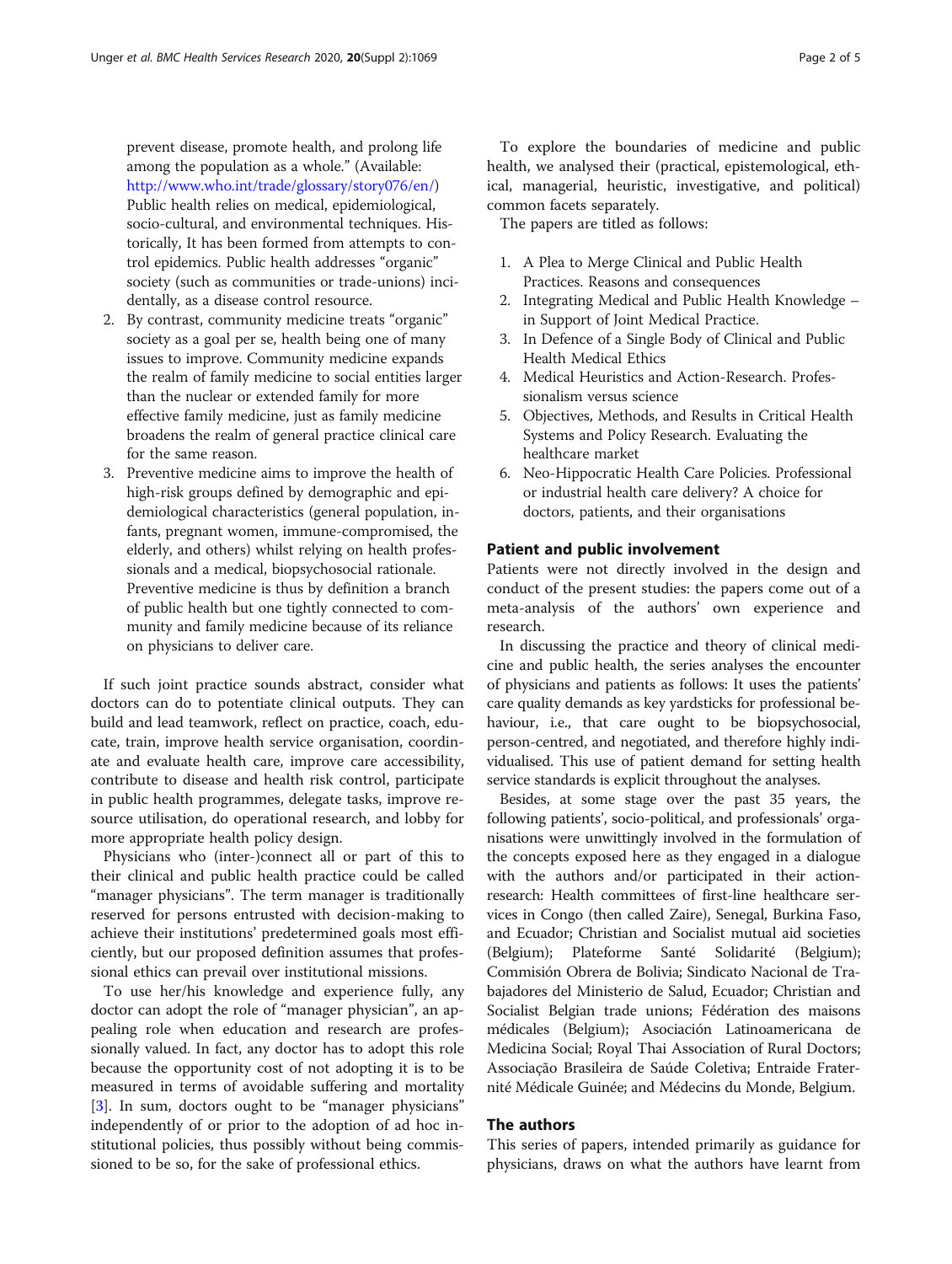their combined clinical and public health careers. In various ways, they have been involved in clinical, managerial, and/or public health practice; professional and scientific research; medical education; and health policy interventions for more than three to four decades.

In the course of their careers, Jean-Pierre Unger and Pierre De Paepe concentrated on the practice of physicians and inter-professional teams and researched healthcare policies. They used empirical learning and action-research to test strategies designed to improve medical professionalism with "non managed-care" techniques [\[4](#page-3-0)]; access to essential generic drugs (in Senegal) [[5\]](#page-3-0); access to first-line health services (in Ecuador) [\[6](#page-3-0)]; the training and coaching of mid-level health managers (in Senegal) [[7\]](#page-3-0); local health system organisation (in Senegal, Burkina Faso, and Niger) [[8\]](#page-3-0); medical audits to enhance medical reflectivity and care coordination across institutional divides (in Belgium) [[9\]](#page-3-0); family medicine-like healthcare practice by non doctors in LMICs [[10](#page-3-0)]; the contribution of academic departments to the universal right to care (in Latin America and Belgium) [[11](#page-3-0)]; public services strengthening with mother and child programmes (in Senegal) [\[12\]](#page-3-0); the national, publicly-oriented drug distribution system (in Burkina Faso) [[13\]](#page-3-0); use of semi-quantitative epidemiological information to manage African local health systems [\[14](#page-3-0)]; symbolic motivation of health professionals in publiclyoriented health services; the effectiveness of malaria control (in Mali) [[15](#page-4-0)]; GPs' practice of family therapy in LMICs [\[16\]](#page-4-0); social assistance in medical practice (in Belgium) [[17](#page-4-0)]; care coordination in Latin America [\[18](#page-4-0)]; and the control of physician and health professional burnout [[2\]](#page-3-0).

After practising clinical medicine in Bolivia and Brazil, Ingrid Morales shifted her focus, to epidemiology, nosocomial infection surveillance and control in academic and health service environments in Belgium and Europe in 1991. In 2011, she began a career in maternal and child health, guided by a concern to promote biopsychosocial care in preventive medicine and public health organisations. Ingrid is currently medical director of the maternal and child health programme of the French-speaking Community of Belgium (Office de la Naissance et de l'Enfance).

Michel Roland is a practising family doctor and professor emeritus who is concerned with the development of public health activities in medical practice. Whilst Ingrid, Jean-Pierre, and Pierre integrated clinical practice and culture in their public health practice, Michel did the opposite, integrating public health concerns in clinical practice and education, professional organisations, and government policies.

The authors came to question commercial clinical practice and pro-market health policies as their ethical,

professional principles were at odds with the essence of care commoditisation. Being moral, their professional culture influenced their research objectives and methods, and so may well have generated a confirmation bias. They tried to circumscribe that risk by choosing sound research methodologies and taking a phenomenological perspective. To allow for critical appraisal, they ought to give the reader sufficient information not only on their methods but also on philosophical values. Over their professional life, the authors shared the following values

- They treated access to professionally delivered health care as a human right.
- For the sake of this right, they favoured solidarity and equity in care financing and health policies.
- They were convinced that giving the best possible health care depends not only upon the doctors' professional skills and scientific knowledge, but also upon their emotions, in particular their selfeffacement and ability to empathise with others.
- Finally, they promoted individual and community participation in health services for the sake of more effective care and the democratic functioning of public services.

The readers will judge the practical relevance of the research conclusions drawn, assess whether the authors' social and professional commitment was sufficiently grounded in a concern for reflective methods and scientific accuracy, and if their science was sufficiently governed by ethics.

Although this series is devoted mainly to medicine, we hope that nurses, dentists, psychologists, and physiotherapists will judge the relevance of the medical concepts, analyses, and conclusions presented here to their professions.

#### Abbreviations

AI: Artificial Intelligence; CME: Continuous Medical Education; GP: General Practitioner; LMIC: Low and Middle Income Countries

#### Acknowledgements

We are indebted to Professor Claudio Schuftan (Johns Hopkins University, editor of this series), Dr. Charles Boelen (Towards Unity for Health Network, former WHO Geneva programme coordinator in human resources for health), Professor Em. Jan de Maeseneer (Department of Public Health and Primary Care, University of Ghent); Professor John Frank (Chair of Public Health Research and Policy, Usher Institute, University of Edinburgh), Professor Em. Charlene Harrington (University of California San Francisco, Department of Social & Behavioral Sciences), Professor David Himmelstein (City University of New York, School of Public Health at Hunter College; Albert Einstein College of Medicine, and Harvard Medical School), Professor Em. Nuria Homedes (School of Public Health, University of Texas, El Paso); Prof. John Lister (Coventry University Department of Media and Communication); Professor Antonio Ugalde (University of Texas at Austin, College of Liberal Arts), and Professor Howard Waitzkin (Department of Sociology, University of New Mexico) for their comments, criticisms, and recommendations on the final version of the manuscripts. Although in two cases judgements were rather negative, all these contributions were pivotal to improve the manuscripts and place them within today's contradictory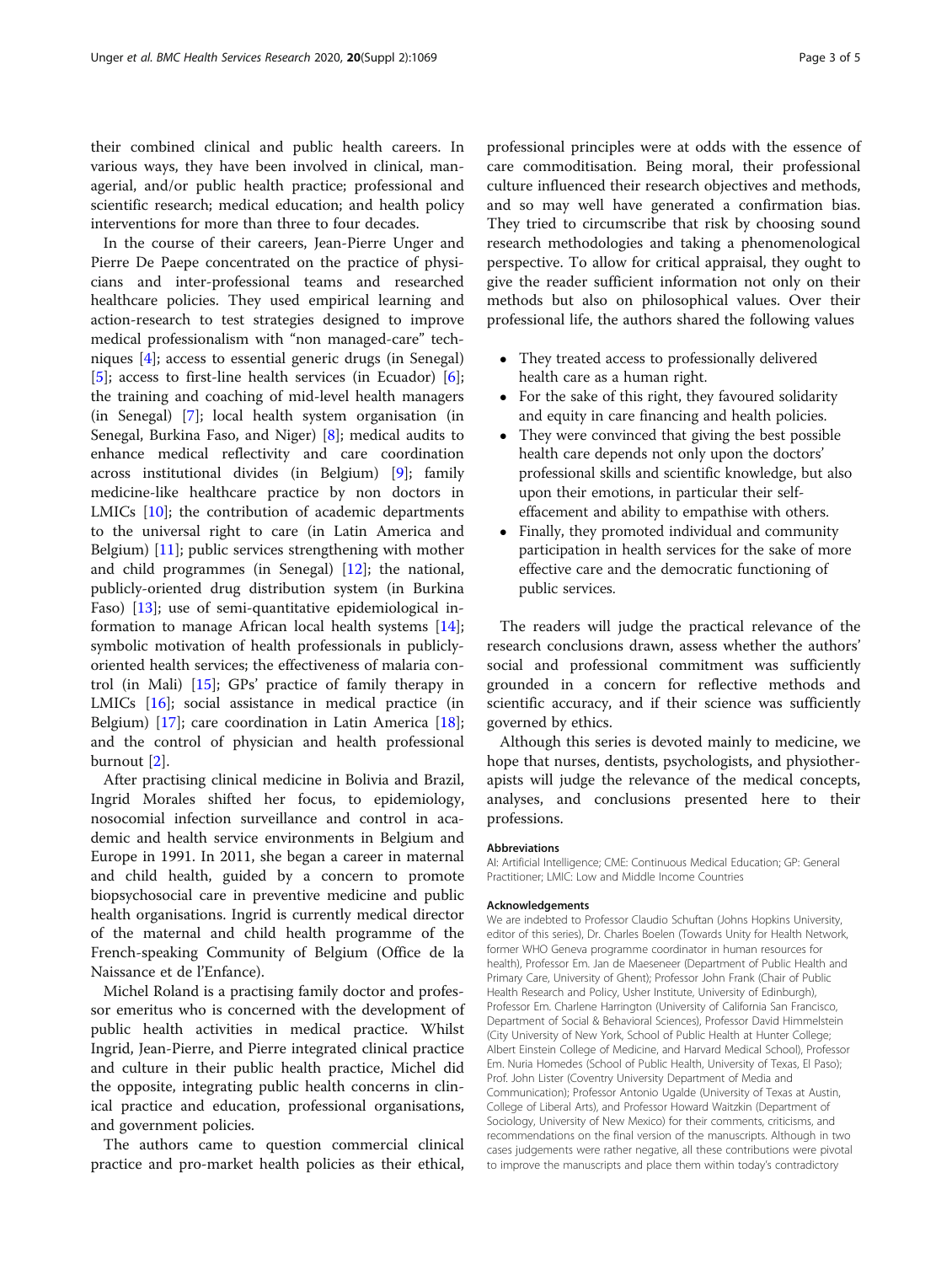<span id="page-3-0"></span>scientific, social, and political debates. Notice that no mistake can be attributed to any of these academics and professionals.

The late Professors Pierre Mercenier and Harry Van Baelen influenced the authors' careers decisively, giving them direction and impetus. Drawing upon their experience in Africa, India, Latin America, and Europe, they were among the first to formulate the concepts of holistic, continuous, integrated care; the systemic management of publicly-oriented healthcare services; problem-based learning in continuing medical education (CME); actionresearch applied to medical and public health problems; and the development of reflective, professional methods, such as medical (self-)audits, technical supervision, and the coaching of professionals. Although they did not publish much, and their sparse publications were mainly in French, their influence on contemporary public health is huge and can be traced back through their network of friends, students, and professional relationships. They in turn were indebted to Prof. GL Engel, the British and Ugandan doctors and medical officers working at Makerere University in the 1950s and 1960s, Dr. Halfdan Mahler, former Director of WHO, and Professor Debabar Banerji of Jawaharlal Nehru University, Delhi. In Europe, they interacted with the friends and colleagues of the Belgian medical research and study group Groupe d'Etude pour une Réforme de la Médecine (which they helped to create), the Dutch Nivel Centrum voor Eerstelijn Zorg), the Institute for Development Studies (Brighton, UK), the Department of Medical Pedagogy of Maastricht University, and numerous alumni. Doctors Christian Darras (WHO), Pierre Daveloose (ITM), Pangu Kasa Asila (UNICEF), Remo Meloni (GTZ), Tony Musinde (UNICEF), Jean Van der Vennet (ITM), and Monique Van Dormael (ITM) were particularly important to their field projects.

In addition, we should like to thank the late Professor Marleen Boelaert (ITM), Professor Em. Marie-Christine Closon (Catholic University Louvain), Professor. Guy Decaux (Brussels Free University), Professor Em. Perinne Humblet (Brussels Free University), Michel Khleifi (cineast), Marianne Prevost, sociologist (Fédération des maisons médicales), Dr. Alain Quinet, the late Professor Sarah Schnek (Brussels Free University), Dr. Kasturi Sen (ITM), Jonathan Unger, geographer (Brussels Center for Intercultural Action), and Professor Em. Jacques Unger (Brussels Free University) for their invaluable intellectual contributions to our work.

Over the past three or four decades, several colleagues were essential to our understanding of the health sector. They include Professors and Doctors Celia de Almeida (Fiocruz, Rio), Ana Maria Costa (Centro Brasileiro de Estudos de Saúde, Rio), Ligia Giovanella (Fiocruz, Rio) Saul Franco (Universidad Nacional de Colombia, Bogota), Ruben Dario Gomez (Universidad de Antioquia, Medellin), Oscar Lanza (Universidad Mayor de San Andres, La Paz), Asa Cristina Laurell (Universidad Autonoma de Mexico), Alicia Stolkiner (Universidad de Buenos Aires), Ndeye Ngone Toure (UNICEF), Jef Van den Ende (ITM), and Adamou Yada (WHO). With a feeling of injustice to the many colleagues that we could not cite, we should like to single out a few field practitioners in healthcare services who shared with us their energy, experience, and thoughts: Doctors and Professors Valérie Alaluf, Bernard Hanson, and Marie-Jeanne Wuidar in Belgium; Lucio Abad and Edgar Rojas in Ecuador; and Abdoulaye Sow in Guinea. Finally, we should like to acknowledge early comments by Sarah Shelmerdine and final, thorough editing and comments by Gabrielle Leyden and Paul Vine.

#### About this supplement

This article has been published as part of BMC Health Services Research Volume 20 Supplement 2, 2020: "The Physician and Professionalism Today: Challenges to and strategies for ethical professional medical practice". The full contents of the supplement are available online at [https://bmchealthservres.](https://bmchealthservres.biomedcentral.com/articles/supplements/volume-20-supplement-2) [biomedcentral.com/articles/supplements/volume-20-supplement-2](https://bmchealthservres.biomedcentral.com/articles/supplements/volume-20-supplement-2) .

#### Authors' contributions

The author(s) read and approved the final manuscript.

#### Funding

Publication of this supplement is funded by the Institute of Tropical Medicine, Antwerp.

#### Availability of data and materials

Data sharing is not applicable to this article as no datasets were generated or analysed during the current study.

### Ethics approval and consent to participate

Not Applicable (this manuscript does not involve human participants, human data or human tissue).

#### Consent for publication

Not Applicable (this manuscript does not contain any individual person's data).

#### Competing interests

The authors declare that they have no competing interests.

#### Author details

<sup>1</sup>Department of Public Health, Institute of Tropical Medicine, Nationalestraat 155, B-2000 Antwerp, Belgium. <sup>2</sup>Office de la Naissance et de l'Enfance, French Community of Belgium, Chaussée de Charleroi 95, B-1060 Brussels, Belgium. <sup>3</sup>Département de Médecine Générale, Université Libre de Bruxelles, Route de Lennik, 808, BP 612/1, B-1070 Brussels, Belgium.

#### Published: 9 December 2020

#### References

- 1. P. Anderson. Physicians Experience Highest Suicide Rate of Any Profession. Medscape, 7 May, 2018. [https://www.medscape.com/viewarticle/89625](https://www.medscape.com/viewarticle/896257?src=soc_fb_180507_mscpedt_news_mdscp_suicide&faf=1) [7?src=soc\\_fb\\_180507\\_mscpedt\\_news\\_mdscp\\_suicide&faf=1](https://www.medscape.com/viewarticle/896257?src=soc_fb_180507_mscpedt_news_mdscp_suicide&faf=1) (accessed 9 May 2018).
- 2. Unger JP. Physicians' burnout (and that of psychologists, nurses, magistrates, researchers, and professors) for a control program. Int J Health Serv. 2020;50(1):73–81. <https://doi.org/10.1177/0020731419883525>.
- 3. Unger JP, Morales I, De Paepe P& Roland M. In defense of a single body of medical and public health ethics. Forthcoming as part of BMC Health Services Research Volume 20 Supplement 2, 2020: "The Physician and Professionalism Today: Challenges to and strategies for ethical professional medical practice." The full contents of the supplement are available online at [https://bmchealthservres.biomedcentral.com/articles/supplements/volume-2](https://bmchealthservres.biomedcentral.com/articles/supplements/volume-20-supplement-2) [0-supplement-2.](https://bmchealthservres.biomedcentral.com/articles/supplements/volume-20-supplement-2)
- 4. Unger JP, Vargas I, Vázquez ML. Non managed care techniques to improve clinical decision making. In: Unger JP, De Paepe P, Sen K, Soors W, editors. International health and aid policies; the need for alternatives. Cambridge: Cambridge University Press; 2010.
- 5. Unger JP, Mbaye AM, Diao M. Finances and drugs at the Core of district health service rehabilitation. A case-study in Senegal: the Kolda District. Health Pol Plan. 1990;5(4):367–77.
- 6. De Paepe P, et al. Improving access. In: Unger JP, De Paepe P, Sen K, Soors W, editors. International health and aid policies, the need for alternatives. Cambridge: Cambridge University Press; 2010.
- 7. Public Health Research and Training Unit of the ITM. The Training of District Medical Officers in the Organization of Health Services: a Methodology Tested in Sénégal. Health Pol Plan. 1989;4(2):148–56.
- 8. Unger JP. PhD thesis: "Role of health districts and methodology of their development in Africa" 1991, Free University of Brussels, Faculty of Medicine (in French).
- 9. Unger J-P, Marchal B, Dugas S, Wuidar MJ, Burdet D, Leemans P, Unger J. Interface flow process audit: using the patient's career as a tracer of quality of care and of system organisation. Int J Integr Care. 2004;4:1568–4156.
- 10. Unger JP, Van Dormael M, Criel B, Van der Vennet J, De Munck P. A plea for an initiative to strengthen family medicine in public healthcare services of developing countries. Int J Health Serv. 2002;32(4):799–815.
- 11. Unger JP, Van Dessel P. Reorienting academic missions: how can public health departments best support access to good quality comprehensive healthcare? In: Unger JP, De Paepe P, Sen K, Soors W, editors. International health and aid policies; the need for alternatives. Cambridge: Cambridge University Press; 2010.
- 12. Unger JP. Can intensive campaigns dynamize front line health services? The evaluation of a vaccination campaign in Thiès Medical District, Senegal. Soc Sci Med. 1991;32(3):249–59.
- 13. Unger JP, Yada A. Should medication be distributed in Africa by health services and/or pharmacies? A preliminary evaluation of the Boulgou project in Burkina Faso. Health Pol Plan. 1993;8(3):240–6.
- 14. Unger JP, Dujardin B. Epidemiology's contribution to health service management and planning in developing countries. Bull WHO. 1992;70(4): 487–97.